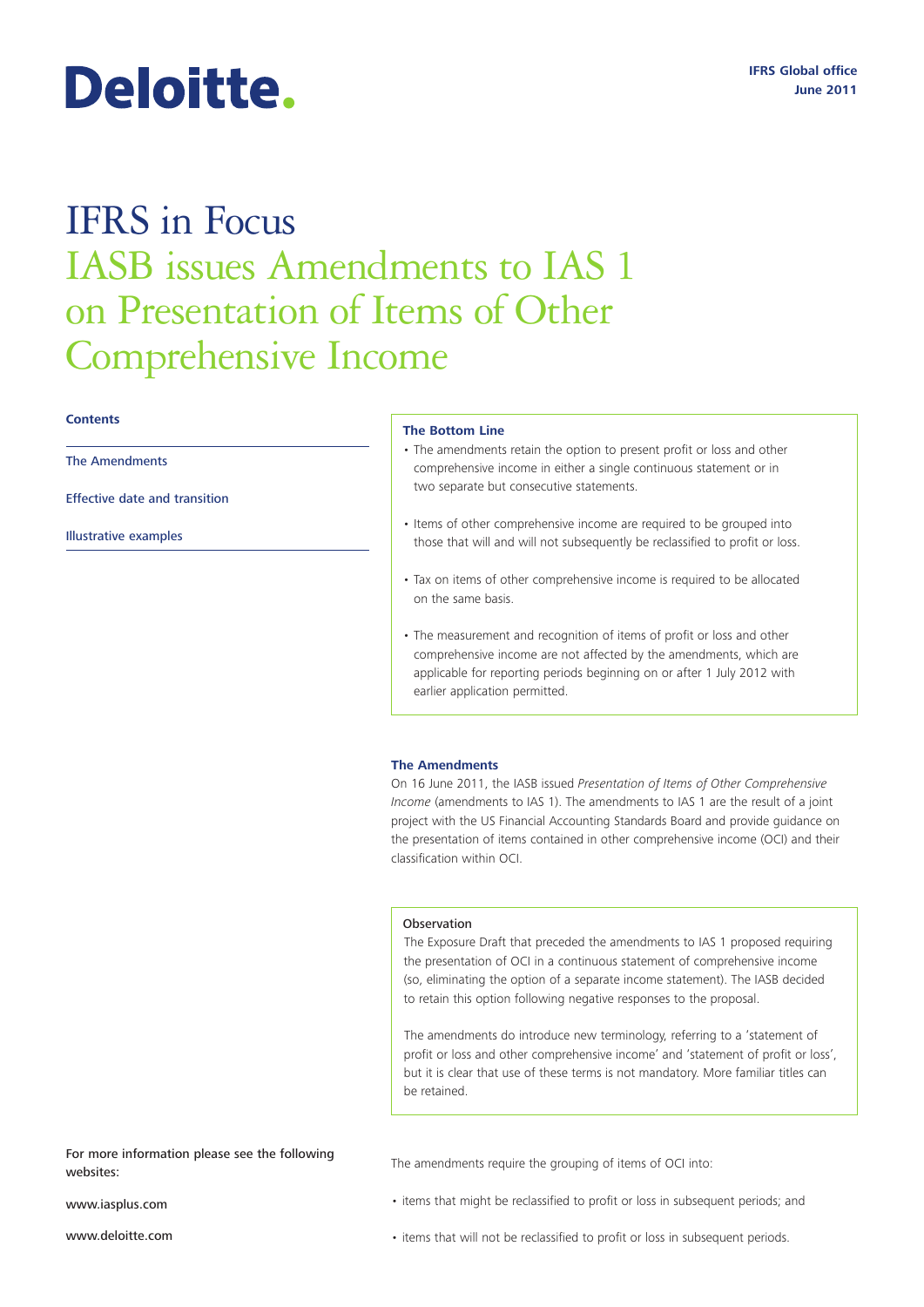<span id="page-1-0"></span>An entity may present items of OCI either:

- net of related tax effects; or
- before related tax effects with one amount shown for the aggregate amount of income tax relating to those items.

If an entity presents OCI before related tax effects, it will need to allocate the tax between the items that might be reclassified subsequently to the profit or loss section and those that will not be reclassified subsequently to the profit or loss section.

# Observation

The amendments do not address the conceptual issues of what should be recognised in OCI and whether and when reclassification of OCI items to profit or loss should be required, but focus on improving how components of OCI are presented. The Board has acknowledged the need to develop a conceptual framework for OCI and may add this to its future agenda.

# **Effective date and transition**

The amendments are effective for annual periods beginning on or after 1 July 2012, with full retrospective application.

# **Illustrative examples**

The following examples, adapted from the amendments, are intended to illustrate the two choices available for the presentation of profit or loss and OCI under the amendments. In practice, the actual presentation will vary depending on the specific facts and circumstances.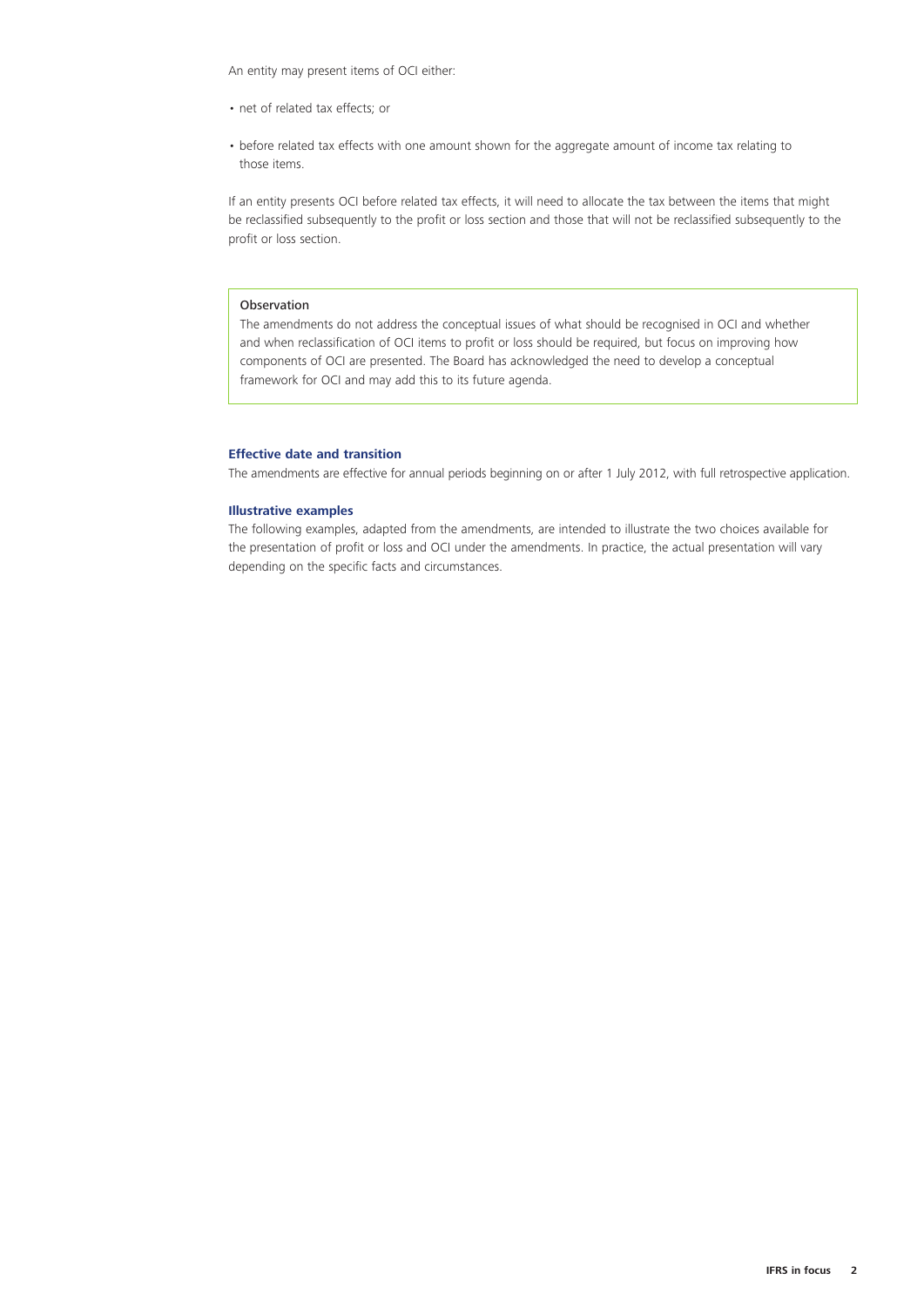# **Example 1 – illustrating the presentation of other comprehensive income in one statement** Statement of profit or loss and other comprehensive income

|                                                                                       | <b>Current year</b><br><b>CU'000</b> | <b>Prior year</b><br><b>CU'000</b> |
|---------------------------------------------------------------------------------------|--------------------------------------|------------------------------------|
| Revenue                                                                               | 500,000                              | 400,000                            |
| Cost of sales                                                                         | (250,000)                            | (200,000)                          |
| Gross profit                                                                          | 250,000                              | 200,000                            |
| Other income                                                                          | 20,000                               | 15,000                             |
| Administrative costs                                                                  | (50,000)                             | (40,000)                           |
| Other expenses                                                                        | (15,000)                             | (10,000)                           |
| <b>Operating profit</b>                                                               | 205,000                              | 165,000                            |
| Finance costs                                                                         | (12,000)                             | (12,000)                           |
| Finance income                                                                        | 18,000                               | 17,000                             |
| <b>Profit before tax</b>                                                              | 211,000                              | 170,000                            |
| Income tax expense                                                                    | (67, 520)                            | (54, 400)                          |
| <b>Profit for the year</b>                                                            | 143,480                              | 115,600                            |
| Other comprehensive income:<br>Items that will not be reclassified to profit or loss: |                                      |                                    |
| Actuarial gains/(losses) on defined benefit plans                                     | 10,000                               | (20,000)                           |
| Income tax relating to items not reclassified                                         | (3,200)                              | 6,400                              |
| Total items that will not be reclassified to profit or loss                           | 6,800                                | (13,600)                           |
| Items that may be reclassified subsequently to profit or loss:<br>Cash flow hedges    |                                      |                                    |
| - Gains/(losses) arising during the period                                            | 12,000                               | (16,000)                           |
| - Reclassification adjustments for amounts recognised in profit or loss               | (2,000)                              | 2,500                              |
| Income tax relating to items that may be reclassified                                 | (3,200)                              | 4,320                              |
| Total items that may be reclassified subsequently to profit or loss                   | 6,800                                | (9, 180)                           |
|                                                                                       |                                      |                                    |
| Other comprehensive income/(loss) for the year                                        | 13,600                               | (22, 780)                          |
| Total comprehensive income for the year                                               | 157,080                              | 92,820                             |
| <b>Profit attributable to</b>                                                         | <b>Current year</b>                  | <b>Prior year</b>                  |
|                                                                                       | <b>CU'000</b>                        | <b>CU'000</b>                      |
| Owners of the parent                                                                  | 121,500                              | 97,150                             |
| Non-controlling interests                                                             | 21,980                               | 18,450                             |
|                                                                                       | 143,480                              | 115,600                            |
| Total comprehensive income attributable to                                            | <b>Current year</b><br><b>CU'000</b> | <b>Prior year</b><br><b>CU'000</b> |
| Owners of the parent                                                                  | 135,100                              | 74,370                             |
| Non-controlling interests                                                             | 21,980                               | 18,450                             |
|                                                                                       | 157,080                              | 92,820                             |
| <b>Earnings per share</b>                                                             | <b>Current year</b><br>CU            | Prior year<br>CU.                  |
| Basic earnings per share                                                              | 0.96                                 | 0.77                               |
| Diluted earnings per share                                                            | 0.90                                 | 0.72                               |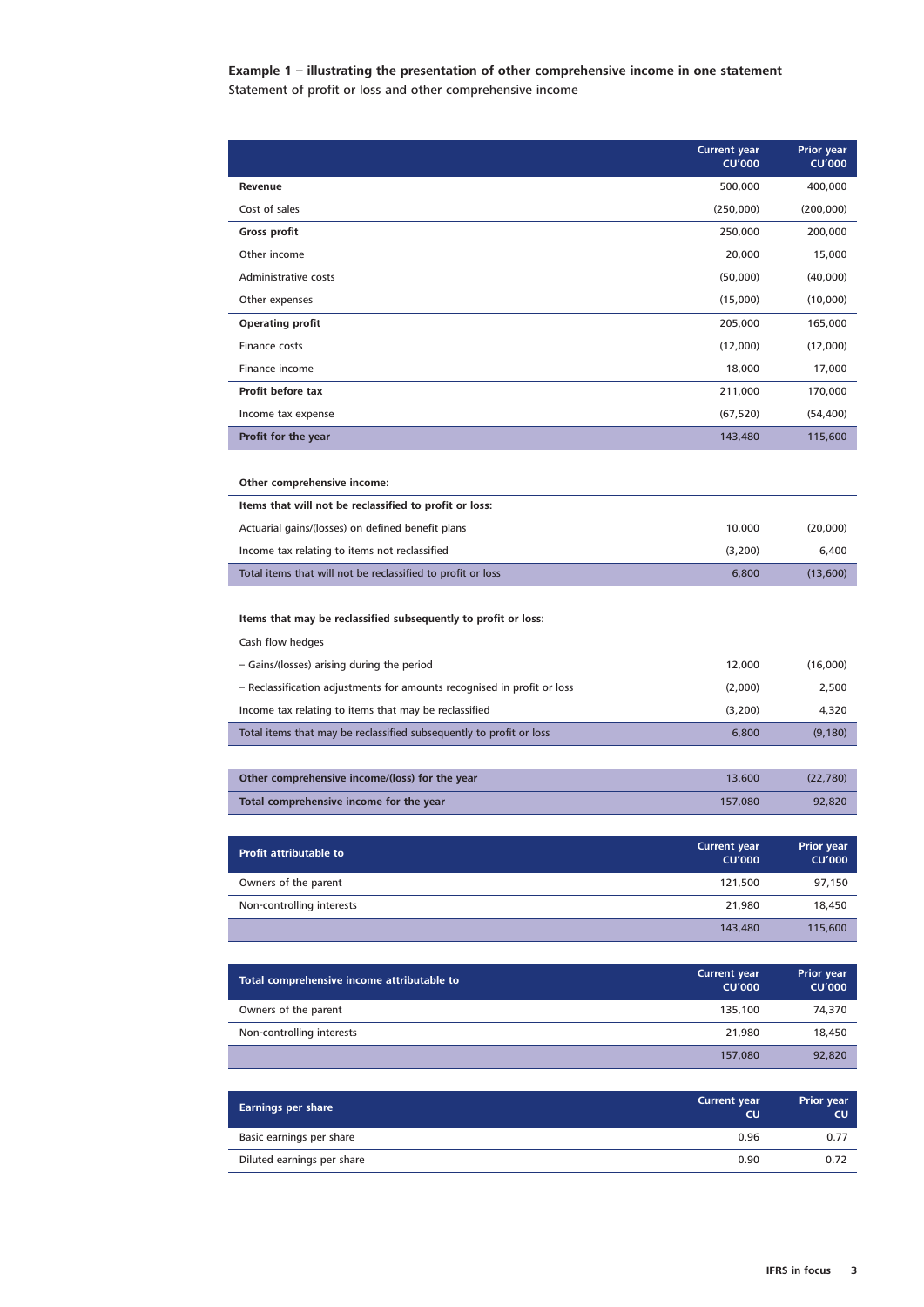# **Example 2 – illustrating the presentation of other comprehensive income in two statements** Statement of profit or loss

|                         | <b>Current year</b><br><b>CU'000</b> | <b>Prior year</b><br><b>CU'000</b> |
|-------------------------|--------------------------------------|------------------------------------|
| Revenue                 | 500,000                              | 400,000                            |
| Cost of sales           | (250,000)                            | (200,000)                          |
| Gross profit            | 250,000                              | 200,000                            |
| Other income            | 20,000                               | 15,000                             |
| Administrative costs    | (50,000)                             | (40,000)                           |
| Other expenses          | (15,000)                             | (10,000)                           |
| <b>Operating profit</b> | 205,000                              | 165,000                            |
| Finance costs           | (12,000)                             | (12,000)                           |
| Finance income          | 18,000                               | 17,000                             |
| Profit before tax       | 211,000                              | 170,000                            |
| Income tax expense      | (67, 520)                            | (54, 400)                          |
| Profit for the year     | 143,480                              | 115,600                            |

| <b>Profit attributable to</b> | <b>Current year</b><br><b>CU'000</b> | <b>Prior year</b><br><b>CU'000</b> |
|-------------------------------|--------------------------------------|------------------------------------|
| Owners of the parent          | 121.500                              | 97,150                             |
| Non-controlling interests     | 21.980                               | 18.450                             |
|                               | 143,480                              | 115,600                            |

| <b>Earnings per share</b>  | <b>Current year</b><br><b>CU</b> | <b>Prior year</b><br><b>CU</b> |
|----------------------------|----------------------------------|--------------------------------|
| Basic earnings per share   | 0.96                             | 0.77                           |
| Diluted earnings per share | 0.90                             | 0.72                           |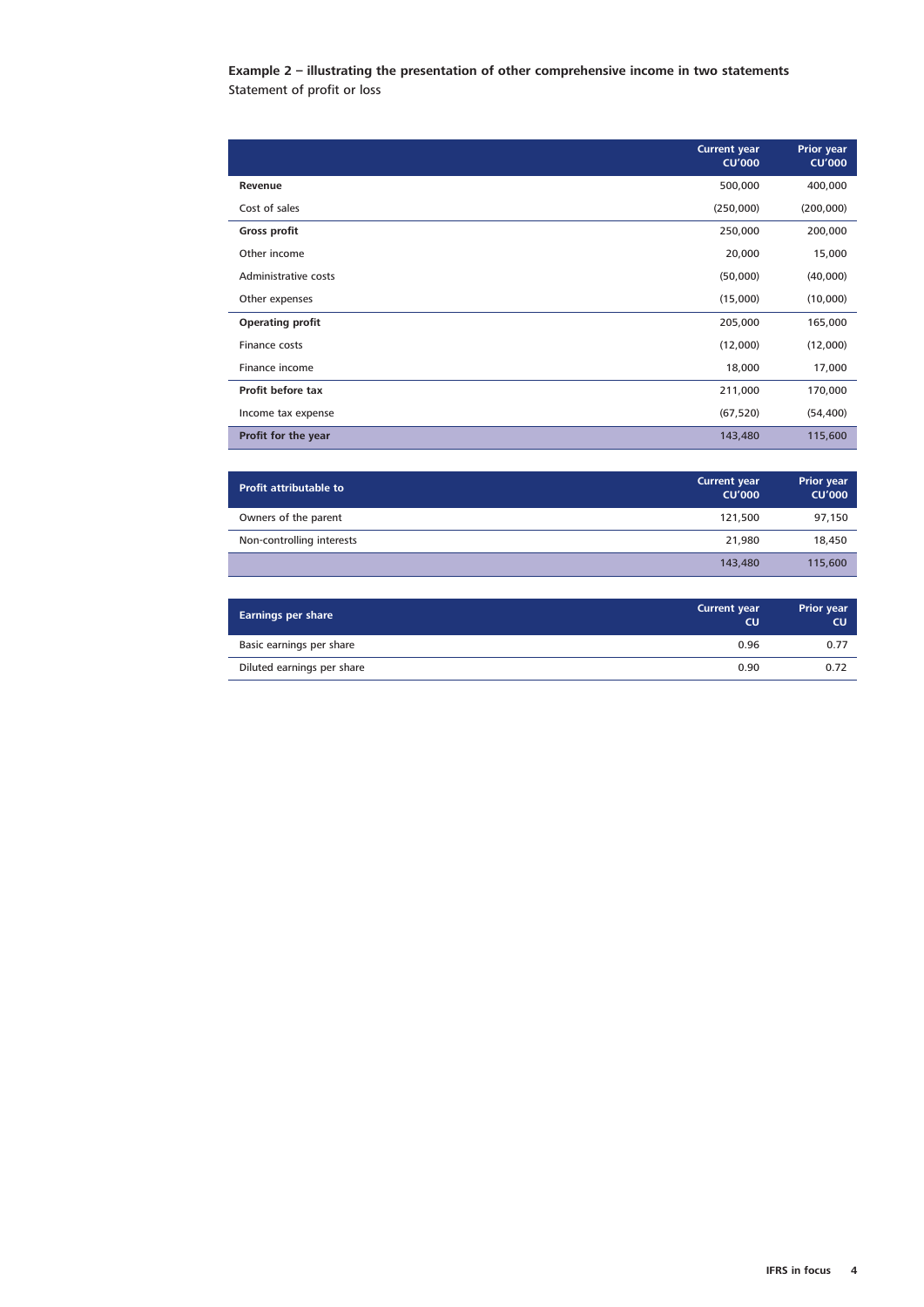# **Example 2 – illustrating the presentation of other comprehensive income in one statement** Statement of profit or loss and other comprehensive income

|                                                                         | <b>Current year</b><br><b>CU'000</b> | <b>Prior year</b><br><b>CU'000</b> |
|-------------------------------------------------------------------------|--------------------------------------|------------------------------------|
| Profit for the year                                                     | 143,480                              | 115,600                            |
|                                                                         |                                      |                                    |
| Other comprehensive income:                                             |                                      |                                    |
| Items that will not be reclassified to profit or loss                   |                                      |                                    |
| Actuarial gains/(losses) on defined benefit plans                       | 10,000                               | (20,000)                           |
| Income tax relating to items not reclassified                           | (3,200)                              | 6,400                              |
| Total items that will not be reclassified to profit or loss             | 6,800                                | (13,600)                           |
|                                                                         |                                      |                                    |
| Items that may be reclassified subsequently to profit or loss:          |                                      |                                    |
| Cash flow hedges                                                        |                                      |                                    |
| - Gains/(losses) arising during the period                              | 12,000                               | (16.000)                           |
| - Reclassification adjustments for amounts recognised in profit or loss | (2,000)                              | 2,500                              |
| Income tax relating to items that may be reclassified                   | (3,200)                              | 4,320                              |
| Total items that may be reclassified subsequently to profit or loss     | 6,800                                | (9, 180)                           |
|                                                                         |                                      |                                    |
| Other comprehensive income/(loss) for the year                          | 13,600                               | (22, 780)                          |
| Total comprehensive income for the year                                 | 157,080                              | 92,820                             |
|                                                                         |                                      |                                    |
| Total comprehensive income attributable to                              | <b>Current year</b><br><b>CU'000</b> | <b>Prior year</b><br><b>CU'000</b> |
| Owners of the parent                                                    | 135,100                              | 74,370                             |
| Non-controlling interests                                               | 21,980                               | 18,450                             |
|                                                                         | 157,080                              | 92,820                             |